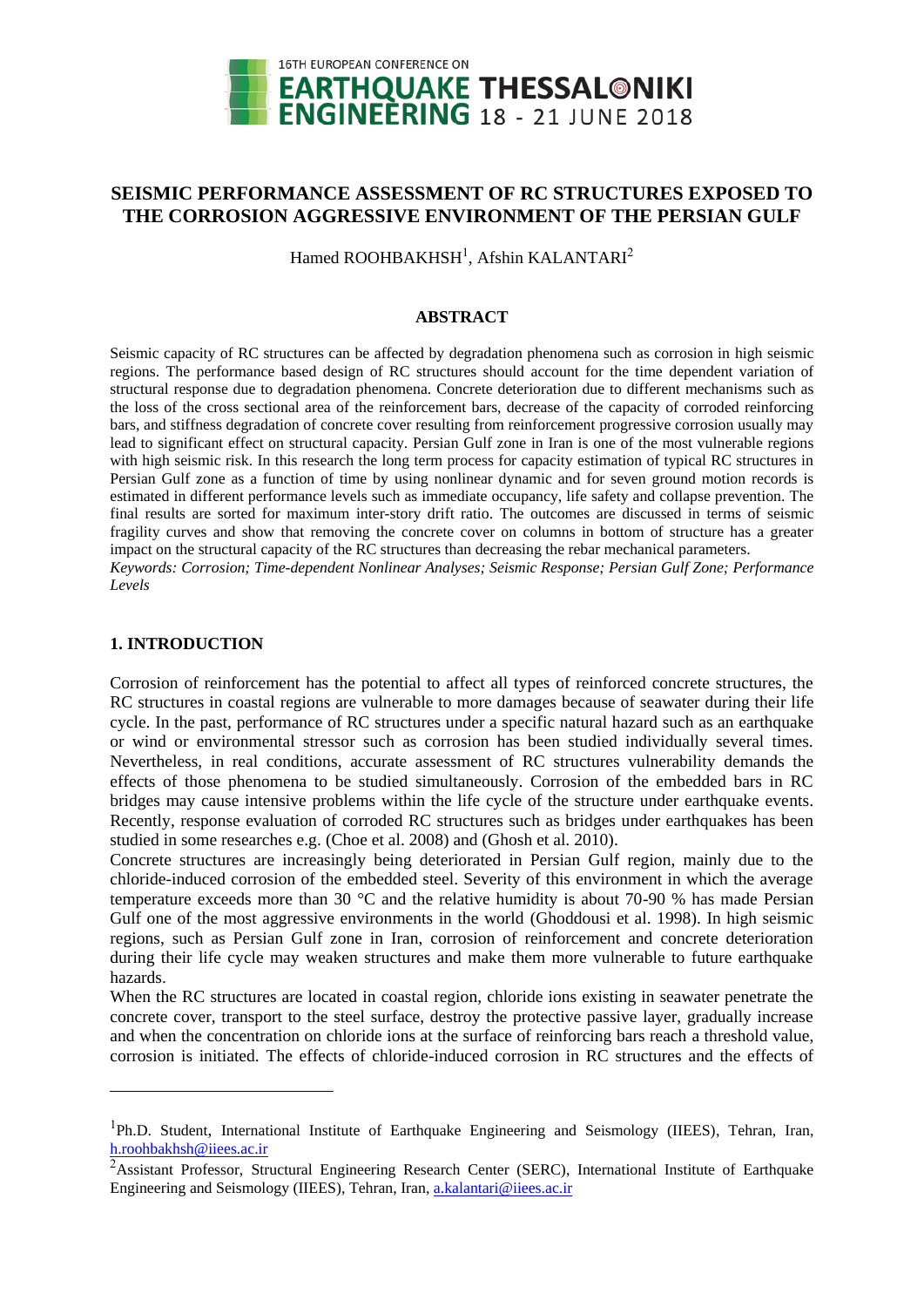dynamic performance of structure are taken into account in this study (Kalantari et al. 2015).

By increase of exposure time of a RC structure to corrosive conditions, the degradation of reinforcement increases proportionally. This phenomenon results in spalling of the concrete and making the bars more slender. Structural weakening is calculated over the life of the RC structure and new properties of RC member are updated at any given time.

In this study, in contrast to the previous studies (Choe et al. 2008) and (Ghosh et al. 2010), three combined effects of corrosion (the loss of the cross sectional area of the reinforcement bars, decrease of the capacity of corroded reinforcing bars, and stiffness degradation of concrete cover resulting from reinforcement corrosion) were used in the time-dependent nonlinear analyses of a corroded typical RC frames while considering Persian Gulf environmental conditions.

To evaluate the structural capacity and seismic performance of deteriorated RC structures, a typical RC frame in Iran has been modeled. The design of these types of RC frames was done by Iranian earthquake CODE 2800 (Iranian earthquake code 2015).

When reinforcement bars get corroded, integrity and capacity are more likely to be reduced. In regions with seismic hazard, the strength reduction may become larger during an earthquake due to the loading demands. Therefore, recognizing time-variant risks shall help engineers and managers make more reasonable decisions considering optimization, inspection, maintenance and replacement of RC structures.

The results of this study are based on a numerical simulation with regard to valid results of previous researches. Bond strength reduction is not considered in this study and needs to be considered in another research. Also confinement effect in corrosion were disregarded.

In the present research, computational approach is used to predict corrosion initiation time while considering experimental results obtained from Persian Gulf environmental conditions which are used to determine the main parameters in corrosion process. It was assumed that the typical RC frame studied in this article is located in Persian Gulf zone. Eighteen ground motion were used to perform IDA analysis for this type of frame. Probabilistic analysis of RC frame performance was carried out and presented in fragility curves. So in this study the inter-relation of parameters in degradation of RC frames of Persian Gulf as an aggressive zone is considered in a model simultaneously

## **2. SERVICE LIFE OF CORRODED STRUCTURES**

The service life of concrete structures exposed to chloride ions can be presented by the modified version of Tuutti's two-stage model (Tuutti 1982).

#### *2.1 Corrosion Initiation Phase*

In numerous researches, it has been expressed that the primary mechanism for chloride transport through the concrete pore system is diffusion, such as ACI 365 (2000), Choe (2008 and 2009) and Ghosh and Padgett (2010).

Most diffusion models are based on the solution of the one-dimensional version of Fick's second law in a semi-infinite solid; which is expressed as Eq. (1):

$$
\frac{\partial C}{\partial t} = D_c \frac{\partial^2 C}{\partial x^2} \tag{1}
$$

Where, C is chloride concentration at a distance x from the surface after the time t, and  $D_c$  is diffusion coefficient. In a commonly employed solution under the assumption of a constant diffusion coefficient, and boundary conditions specified as  $C = C_s$  and the initial conditions specified as  $C = 0$  for  $x > 0$ ,  $t = 0$ , the chloride concentration  $C$  at depth  $x$  and time t is expressed as:

$$
C_{(x,t)} = C_s \left[ 1 - erf \left( \frac{x}{2\sqrt{D_c t}} \right) \right]
$$
 (2)

Where,  $C_{(x,t)}$  is the chloride concentration at depth x after time t, *erf* is the error function,  $C_s$  is the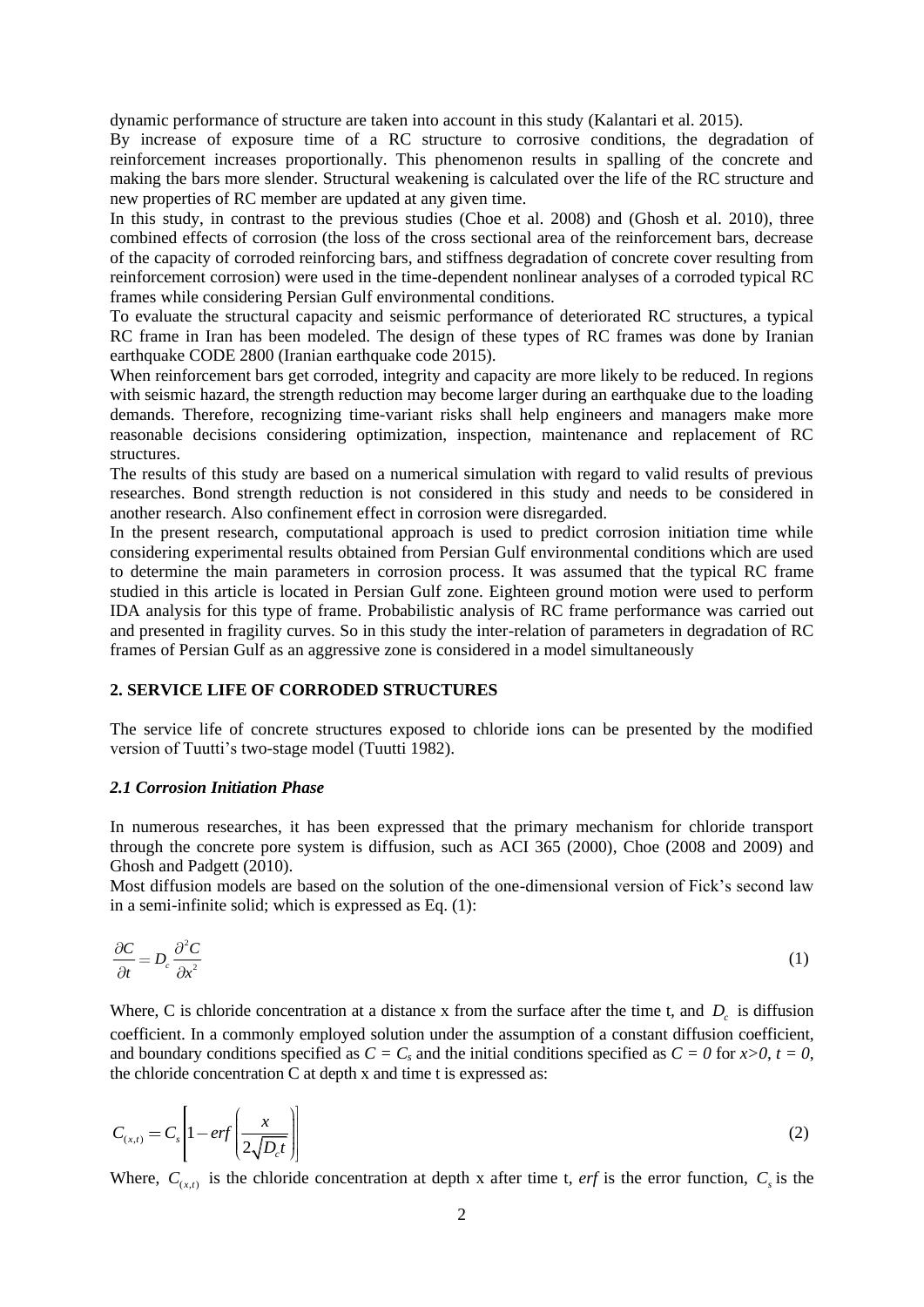chloride concentration on the concrete surface,  $D_c$  is diffusion coefficient (length<sup>2</sup>/time), x is the distance from any point inside the concrete to the surface (length), and t is the time.

One of the major causes of chloride penetration is a condition to which concrete structure is subjected in marine environment (Ghods et al. 2005). Five exposure zones could be introduced including splash, tidal, submerged, soil and atmospheric zone according to the location of structural elements relative to seawater level. These five different exposure conditions are shown schematically in Figure 1.



Figure 1. Schematically five different exposure conditions in Persian Gulf (Ghods et al. 2005)

Because the RC frame studied in this article is located in Persian Gulf zone, experiment results in this area are used to determine the main parameters in corrosion process. The diffusion coefficient and the chloride concentration on the concrete surface are determined based on researches of Ghods *et al.* (2005). They have calculated  $D_c$  and  $C_s$  by curve fitting of the chloride profiles to Fick's second law of diffusion in different mixture properties and exposure conditions.

Values given for  $D_c$  and  $C_s$  in Persian Gulf's environmental conditions for a three months period are given in Table 1 and 2.

| <b>Month</b> | Temperature °C) |  |  |
|--------------|-----------------|--|--|
| May          | 30.8            |  |  |
| June         | 33.5            |  |  |
| July         | 34.             |  |  |

Table 1. Monthly average temperature (Ghods et al. 2005)

Table 2. Values of  $D_C$  and  $C_s$  after three months of exposure (Ghods et al. 2005)

| Zone       | $D_c$ <sub>c</sub> (cm <sup>2</sup> /yr) | $C_{\epsilon}$ (% conc) |
|------------|------------------------------------------|-------------------------|
| Atmosphere | 0.262                                    | 0.051                   |
| Soil       | 0.382                                    | 0.033                   |
| Tidal      | 1.555                                    | 0.542                   |
| Submerged  | 1.372                                    | 0.570                   |
| Splash     | 1.523                                    | 0.948                   |

The time to onset of chloride induced corrosion  $(T<sub>i</sub>)$  occurs when the chloride concentration at the depth of the reinforcement (cover depth) reaches the critical chloride concentration,  $C_{cr}$  which depassivates the steel embedded in the concrete if sufficient moisture and oxygen are present. By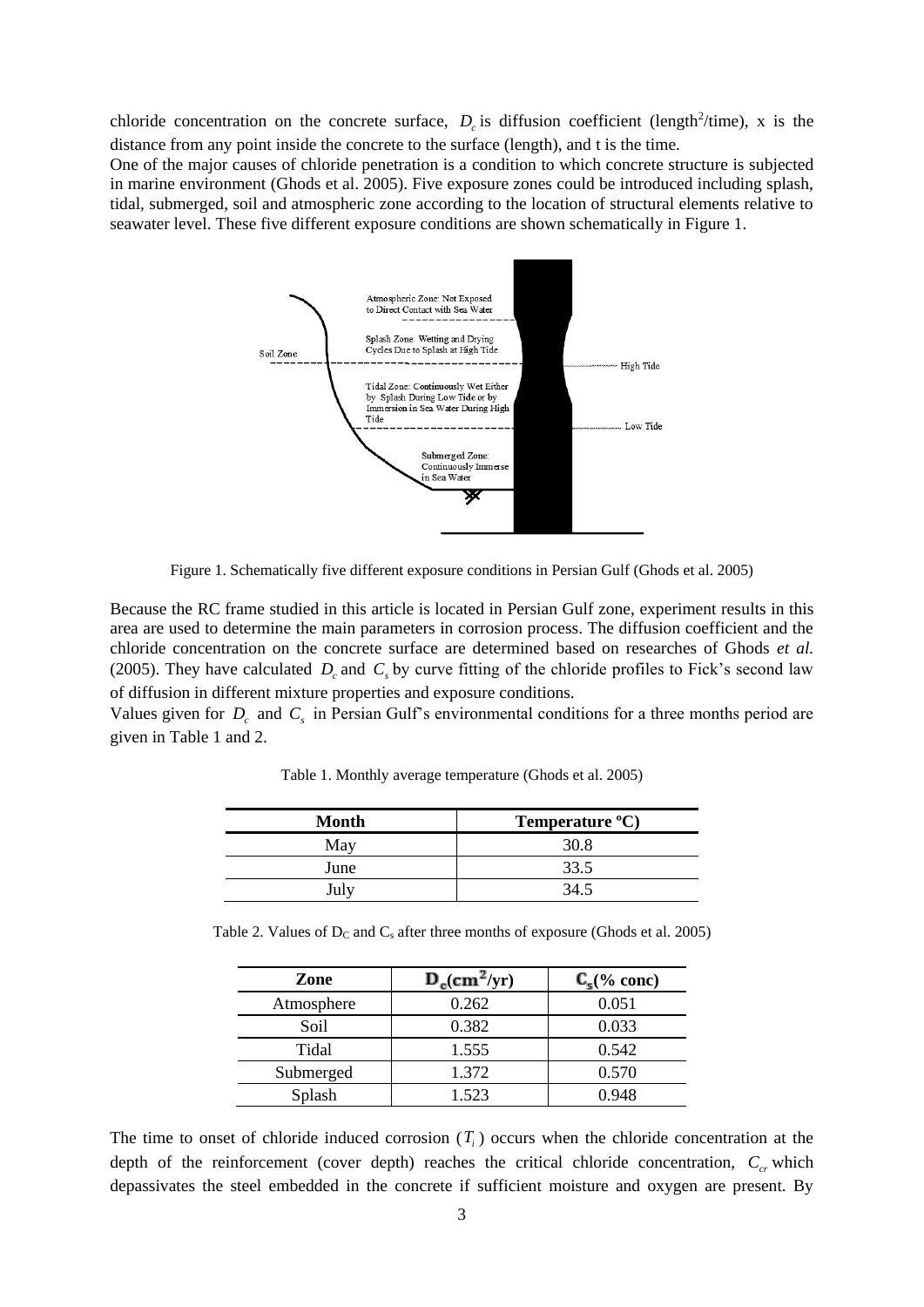setting  $C_{(x,t)}$  equal to critical chloride threshold,  $C_{cr}$  the time to onset of corrosion is determined as follows:

$$
T_i = \frac{x^2}{4D_c} \left[ erf^{-1} \left( \frac{C_s - C_{cr}}{C_s} \right) \right]^{-2}
$$
 (3)

where, x is depth of concrete cover,  $D_c$  is chloride diffusion coefficient,  $C_{cr}$  is threshold level of chloride concentration that causes dissolution of the protective passive film around the reinforcement and initiates corrosion,  $C_s$  is the equilibrium chloride concentration at the concrete surface (Kashani et al. 2012), and *erf* is Gaussian error function.

#### *2.2 Corrosion Propagation Phase*

During the propagation phase, the corrosion rate is a significant parameter to evaluate the damage of corrosion effects. Different models have been developed to determine the corrosion rate. In some models it is assumed that the corrosion rate is constant e.g. (Kashani et al. 2012), (Al-Sulaimani et al. 1990) and (Alonso et al. 1988) and in the other models assume that the corrosion rate is time variant (Stewart et al. 1998), (Martinez et al. 2009), (Yalcyn et al. 1996), and (Dura et al. 1998). The purpose of this study is to evaluate time-dependent seismic performance hence, the time-dependent corrosion rate developed by Vu and Stewart (2000) is used to compute the corrosion effects parameters over time. In this model,  $O<sub>2</sub>$  availability at the steel surface is assumed the governing factor. This model is suitable for regions with average relative humidity (RH) over 70% and temperature of  $20^{\circ}$ C like Iranian coast of Persian Gulf. For this environmental condition, corrosion rate up to one year after the end of the corrosion initiation phase was expressed empirically by Eq. (4):

$$
i_{corr(1)} = \frac{37.8 \left(1 - w/c\right)^{-1.64}}{d_c} \tag{4}
$$

Where  $i_{corr(1)}$  is the corrosion rate at the start of corrosion propagation ( $\mu A/cm^2$ ),  $w/c$  represents the variable water-to-cement ratio and  $d_c$  is cover depth (cm), which is the distance from the surface of steel bar to the surface of concrete structure. The corrosion rate at time  $t_p$  during the propagation phase is expressed as Eq. (5):

$$
i_{corr}(t_p) = i_{corr(1)} 0.85 \ t_p^{-0.29} \tag{5}
$$

Where  $t_p$  is the time since corrosion initiation and  $i_{corr(1)}$  is given by Eq. (4) for determining the corrosion rate at initiation of corrosion propagation phase (Vu et al. 2000).

#### **3. STRUCTURAL DETERIORATION DUE TO CORROSION**

To predict the strength of deteriorated steel reinforcement, the experimental results reported by Due et al. (2005a and 2005b) for estimating the residual strength of corroded bars were used in modeling of the deteriorated RC bridge. The empirical formula developed by Du *et al.* (2005a and 2005b) to evaluate residual strength of corroded reinforcing bars embedded in concrete is used to calculate timedependent loss of yield strength in corroded reinforcing bars.

It is assumed that corrosion is generally uniform over the reinforcing steel surface. With this assumption, the diameter of the reinforcing bars will decrease with time and is a function of corrosion rate which is a time dependent phenomenon. Therefore, the reduced diameter  $D(t)$  of a corroding reinforcing bar at time t after corrosion initiation can be estimated using Faraday's Law as: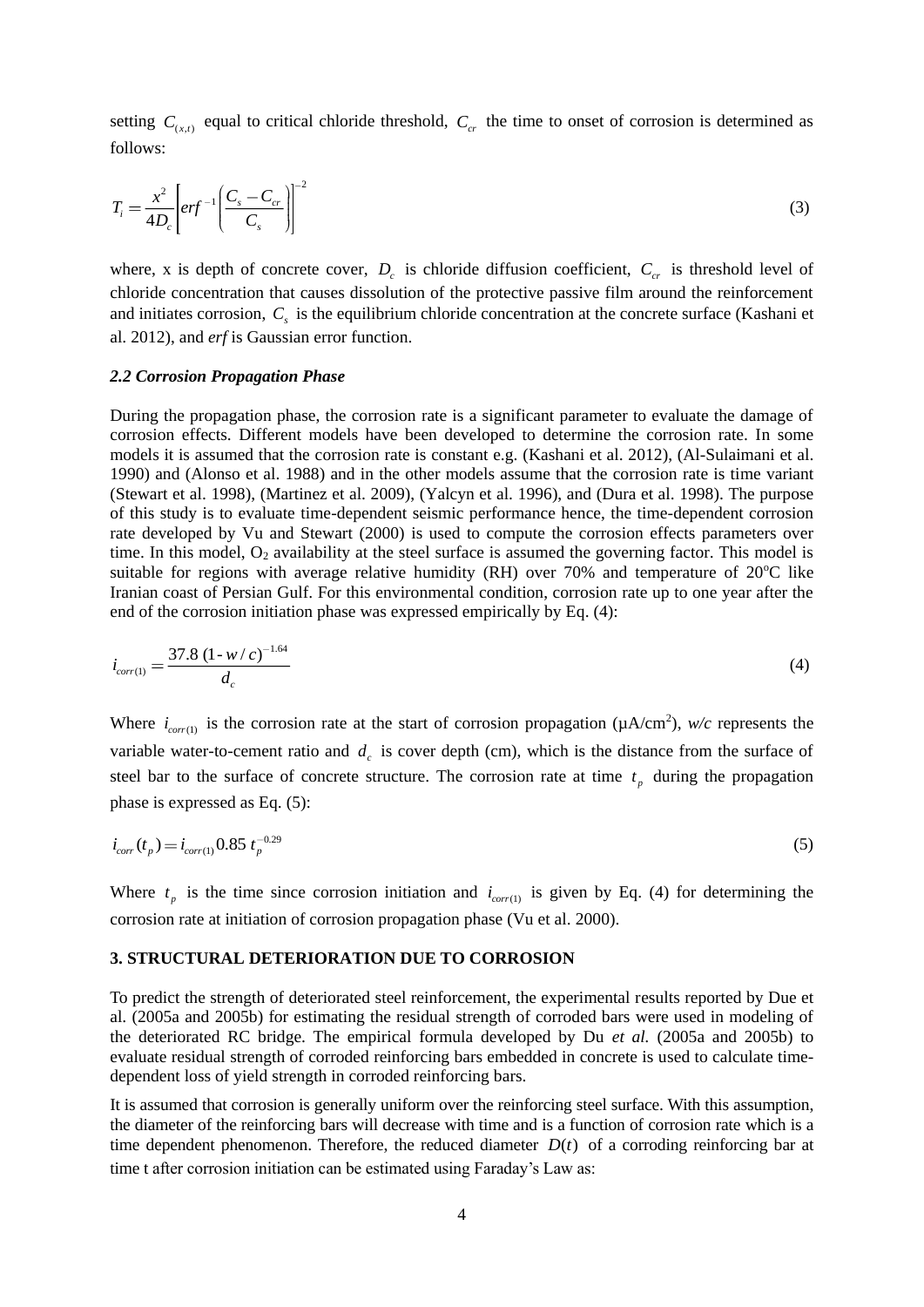$$
D(t) = D_0 - k_{corr} \int_0^t i_{corr}(t)dt
$$
\n
$$
(6)
$$

Where  $D(t)$  is the reduced diameter (length) of the reinforcing bar at some time,  $D_0$  is the initial diameter of the reinforcing bar (length),  $i_{corr}(t)$  is the corrosion rate (current/area<sup>2</sup>), t is the time from corrosion initiation, and  $k_{corr}$  is the corrosion rate conversion factor which is 0.023 to convert corrosion rate from  $\mu A/cm^2$  to mm/year.

$$
f_{y}(t) = [1.00 - 0.005m(t)]f_{y0}
$$
\n(7)

where  $f_y(t)$  is the yield strength of corroded reinforcement at each time step;  $f_{y0}$  is the yield strength of non-corroded reinforcement;  $m(t)$  is percentage of steel mass loss over time calculated from the consumed mass of steel per unit of length divided by original steel mass and t is time elapsed since the initiation of corrosion (years).

Concrete cover gets damaged because of reinforcement corrosion and can finally diminish after spalling off. When the stress at the boundary exceeds the tensile capacity of the concrete, the concrete cover will crack. Some attempts to develop a corrosion-cracking model have been made by various researchers. Some researchers have developed models to evaluate concrete cover degradation as a result of cracks which are in turn induced by reinforcement cracks, using the mentioned approach.

In this study, models developed by Li et al*.* (2006) and Zhong et al*.*(2010) were used to assess the stiffness degradation of the concrete cover resulting from cracked concrete caused by corrosion of reinforcement as a function of the corrosion rate.

Considering the environmental condition in this article, a life cycle equal to 50 years after Corrosion initiation time is assumed for the RC frame under study in Persian Gulf zone. Hence, the Capacity of structure under study will be evaluated every 10 years after the corrosion initiation time. The parameters employed for structure to compute the effects of corrosion on structural and dynamic characteristics are shown in Table 3.

| Time (year)*                            |                                          | $\boldsymbol{0}$ | 10    | 20    | 30             | 40       | 50       |
|-----------------------------------------|------------------------------------------|------------------|-------|-------|----------------|----------|----------|
| Diameter (mm)                           | 26                                       | 26.00            | 23.64 | 22.14 | 20.85          | 19.68    | 18.59    |
|                                         | 22                                       | 22.00            | 19.64 | 18.14 | 16.85          | 15.68    | 14.59    |
|                                         | 10                                       | 10.00            | 9.64  | 8.27  | 6.85           | 5.68     | 4.59     |
| <b>Yield Strength</b>                   | (M <sub>loss</sub> /M <sub>0</sub> )×100 | 0.00             | 14.22 | 21.93 | 29.62          | 35.61    | 4096     |
|                                         | $f_y/f_{y0}$                             | 1.00             | 0.93  | 0.89  | 0.85           | 0.83     | 0.80     |
| Cover                                   | $\alpha$                                 | 1.00             | 0.45  | 0.05  | $0(N.C.)^{**}$ | $\theta$ | $\Omega$ |
| <b>Corrosion Rate</b><br>$(\mu A/cm^2)$ | $i_{corr}$                               | 24.00            | 10.27 | 8.40  | 7.47           | 6.87     | 6.44     |

\*year: After corrosion initiation

\*\*N.C.: No concrete cover

#### **4. NUMERICAL STUDY**

#### *4.1 RC frame Model*

To evaluate the structural capacity and seismic performance of deteriorated frame, a typical RC frame in Iran has been modeled. The design of this type of frames was done by CODE No. 2800 (2015). This model is a tow-dimensional, four-bay and seven-story frame with a rectangular column and beam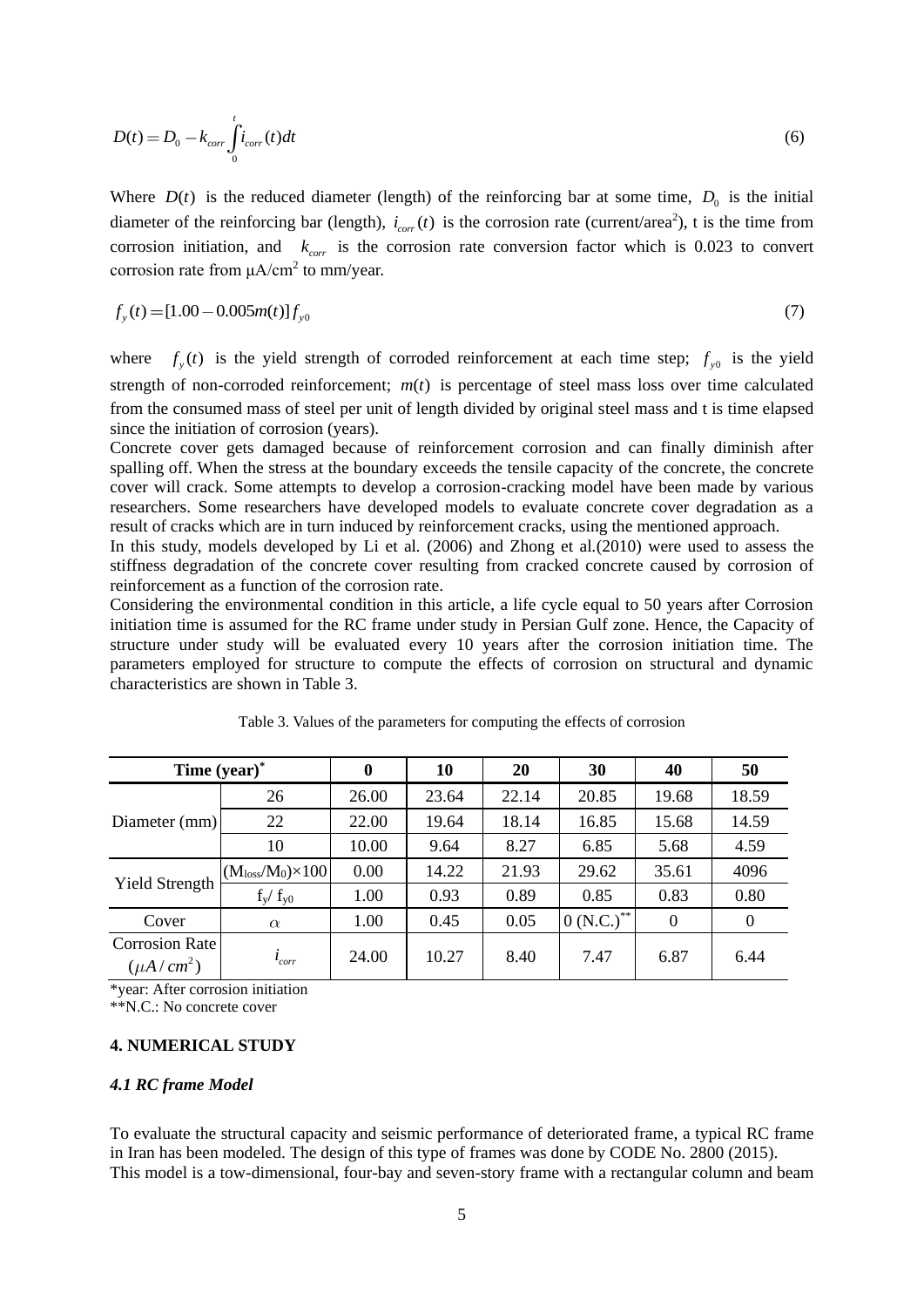cross-section. An overview of the finite element model for the non-degraded frame is presented herein for completion prior to describing the influence of corrosion on the frame model. The present study focuses on the degradation of the RC columns of ground floor in a corrosive environment and the effects of corrosion are not expected in the beams.

The width of bays and height of stories are similar and equal to 4 and 3.3 meters respectively. A schematic view of the frame under study is illustrated in Figure 2.



Figure 2. Schematic view of the RC frame and section details

The cover thickness in this research is 40 mm and represents the clear cover from the outer surface of the concrete to the edge of the transverse steel.

In this study, OpenSEEs software (OpenSEEs Manual, 2009) is used to analyze the structural response of the degraded structure after each ten-year interval. The OpenSEEs (Open System for Earthquake Engineering Simulation) software created by the University of California, Berkeley is used to build a finite element model of the RC frame to accomplish static and dynamic analyses.

# *4.2 Material Model*

In this study, the analysis of confined corroded column of the RC frame model was performed by using uniaxial Popovics concrete material object with degraded linear unloading/reloading stiffness according to the work of Karsan-Jirsa and tensile strength with exponential decay (Karsan et al. 1969). The confined concrete (core) and unconfined concrete (cover) are defined using the Concrete04 material within OpenSees, which assumes that the concrete material has no tensile.

In addition to concrete, mechanical properties of reinforcing bars in the analyses must also be modeled. The longitudinal reinforcements are modeled with a bi-linear stress-strain relation that accounts for strain hardening in OpenSees. The steel reinforcement is defined using the Steel02.

# **5. INCREMENTAL DYNAMIC ANALYSIS**

Incremental dynamic analysis method (IDA) was first developed by Cornell in 2002, it was evaluated for a 20-storey building during a PhD thesis by Vamvatsikos under supervision of Cornell (2002). The results of this analysis with scaled records of the previous earthquake accelerograms are used such that the structure's response is covered from linear elastic phase to the collapse state. In current research, peak ground acceleration (PGA) has been considered as seismic intensity parameter in the incremental dynamic analysis. Furthermore, IDA method is used to develop seismic fragility curves as well as reliability assessment. To perform incremental Dynamic analysis, a series including seven earthquake ground motions is selected from FEMA p569 and normalized from 0.1 g to frame collapse. In this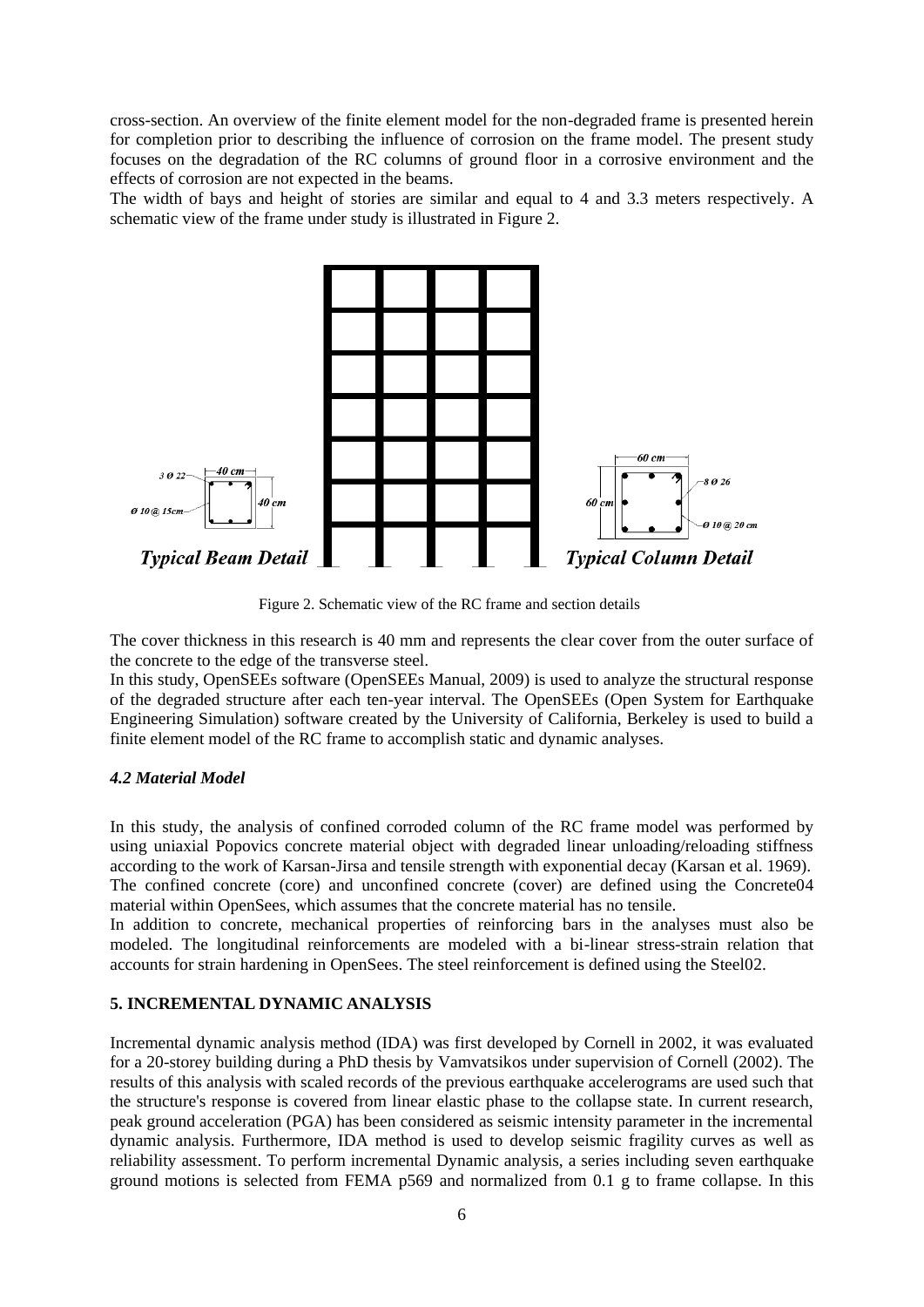study, to provide the ground motion records, PEER earthquake database is used (PEER 2017). The list of ground motion records used in this study is presented in Appendix A. Finally, performance of the frame during 50-year service life after corrosion initiation is investigated by specifying the damage states and interpreting the obtained curves. Figure 3 demonstrates the incremental dynamic curves of frame drift with different age. Results derived from the IDA are employed in estimation of seismic fragility.



Figure 3. IDA curves for RC frame (a) pristine, (b) 10years, (c) 20 years, (d) 30 years, (e) 40 years, (b) 50 years.

## **6. DAMAGE STATES**

Three performance levels were referred to assess structural performance. Maximum inter-story drift ratio of the frame was considered as performance index. FEMA 356 (2000) represented performance level for maximum structural inter-story drift ratio. These drift ratio are 1%, 2% and 4% for immediate occupancy (IO), life safety (LS), collapse prevention (CP) respectively. The recent research like Kashani et al. (2012) showed that the damage limit states that are used for seismic fragility analysis of corroded structures should be considered as time-variant parameters. The framework developed in this paper provides a computational platform for other researchers to be used in seismic fragility analysis of corroded structures. But these have not expressed as a specific limit state for different corroded structural component as a function of time.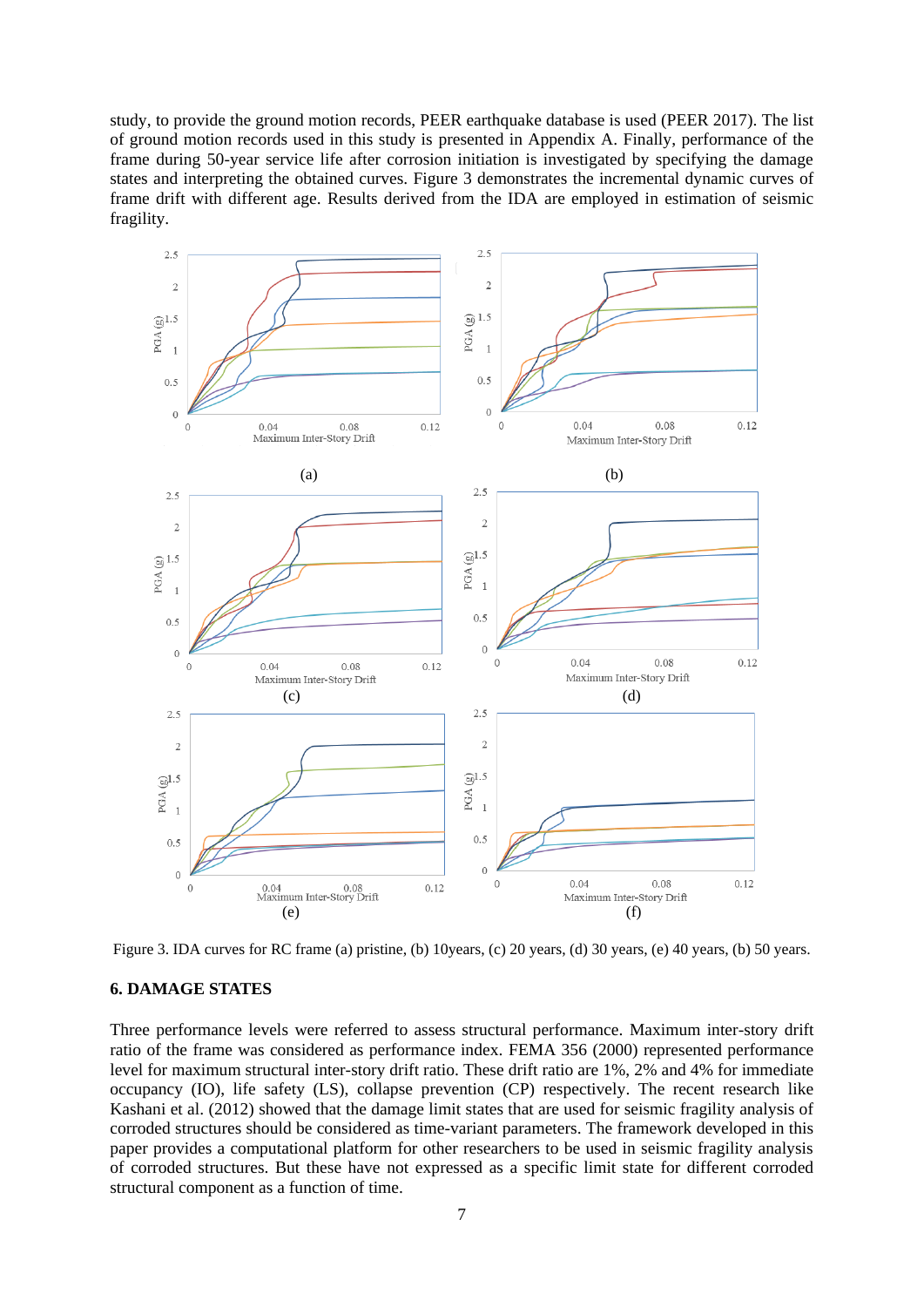#### **7. SEISMIC FRAGILITY CURVE**

Seismic fragility of a system describes the probability of the system to reach or exceed different degrees of damage, including possible collapse. The fragility function represents the probability of exceedance of a selected Engineering Demand Parameter (EDP) for a selected structural limit state (LS) subjected to a ground motion intensity measure (IM). Mathematically, seismic fragility function is illustrated by the following expression:

$$
Fragility = P[LS \mid IM = y]
$$
\n(8)

In this equation, LS and IM represent limit state or damage state of the frame and intensity measure, respectively. Fragility probability is calculated by:

$$
p_f = P\left[\frac{D}{C} \ge 1\right] \tag{9}
$$

Where D and C are drift demand and capacity of the structure, respectively. After estimation of the dispersion, which is a conditional amount on the earthquake intensity, the probable seismic demand can be obtained by using Eq. 10 [25]:

$$
P(C \mid IM = x) = \Phi\left(\frac{\ln x - \mu}{\sigma}\right) \tag{10}
$$

Where  $P(C | IM=x)$  is the probability that a ground motion with  $IM = x$  will cause the structure to collapse,  $\Phi$  is the standard normal cumulative distribution function (CDF) and  $\beta$  is the standard deviation of the natural logarithm of (IM). Figure 4 shows the steps to develop fragility curve in current study.



Figure 4. Fragility curve procedure in current study

Mean and standard deviation of PGA are necessary to develop fragility curve. These parameters were calculated for every point, which are across the limit state intervals that has been mentioned.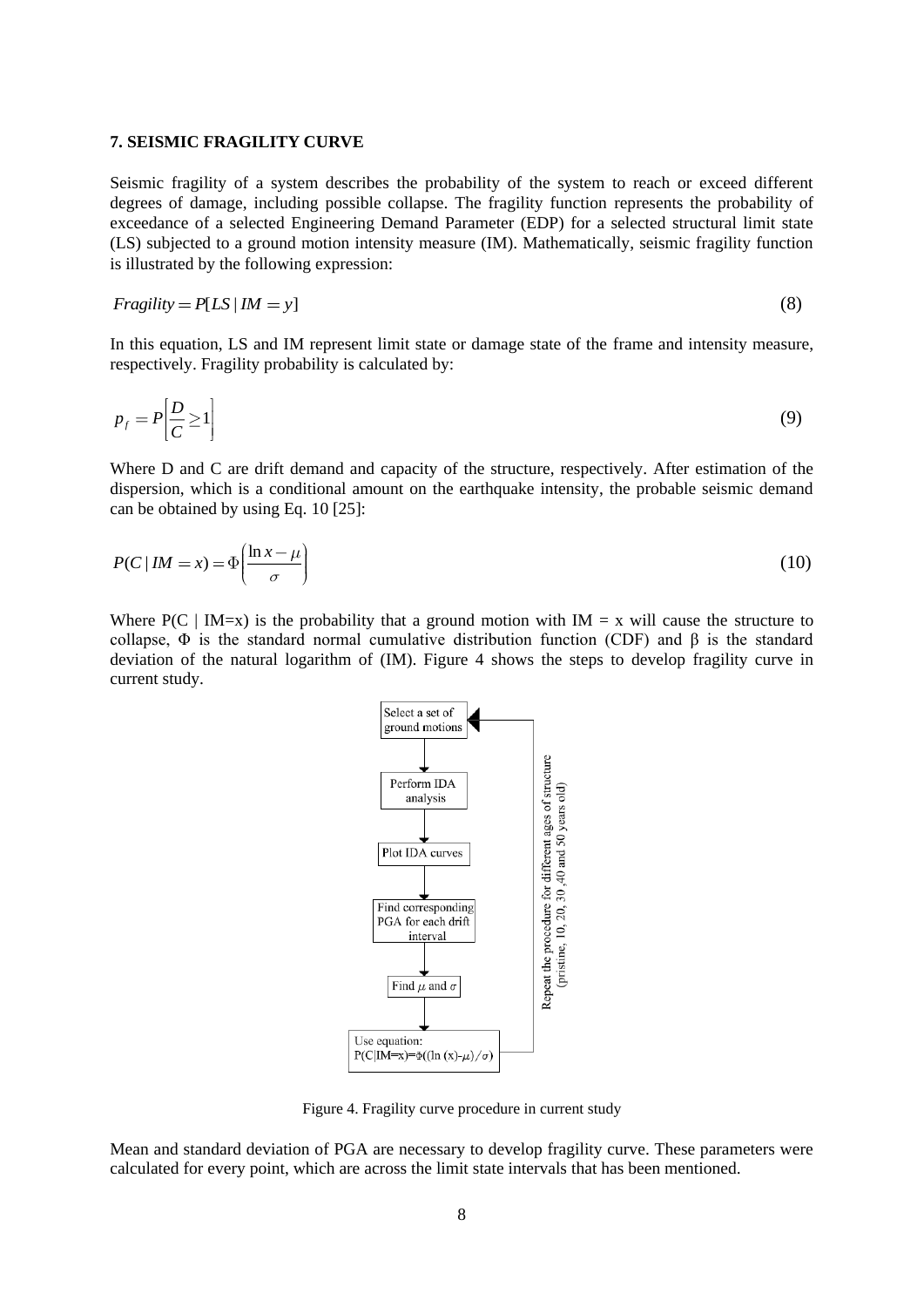Figure 5 presents all sets of fragility curves. Comparing the fragility curve of damage states within the set of seven ground motions in analyses of the RC frame, it is shown that when 1.0g ground motion, was exposed, the probability of reaching or exceeding I.O, L.S and C.P performance levels are 0.96, 0.85 and 0.5 respectively for pristine RC frame. This probability is approximately 0.98, 0.96 and 0.9 respectively for 50 years old structure (after the corrosion initiation time).

The increase in the probability of failure seen after the  $20<sup>th</sup>$  year in all performance level, mentions the bigger effect of the removing concrete cover in comparison with degradation in the mechanical properties of the rebar in degradation resulted from corrosion. For example, in earthquakes with the intensity of 1.0 g and for collapse prevention performance level, variations probability of failure in the pristine,  $10^{th}$ ,  $20^{th}$ ,  $30^{th}$ ,  $40^{th}$  and  $50^{th}$  year after corrosion initiation, are 0.5, 0.55, 0.61, 0.72, 0.80 and 0.89.







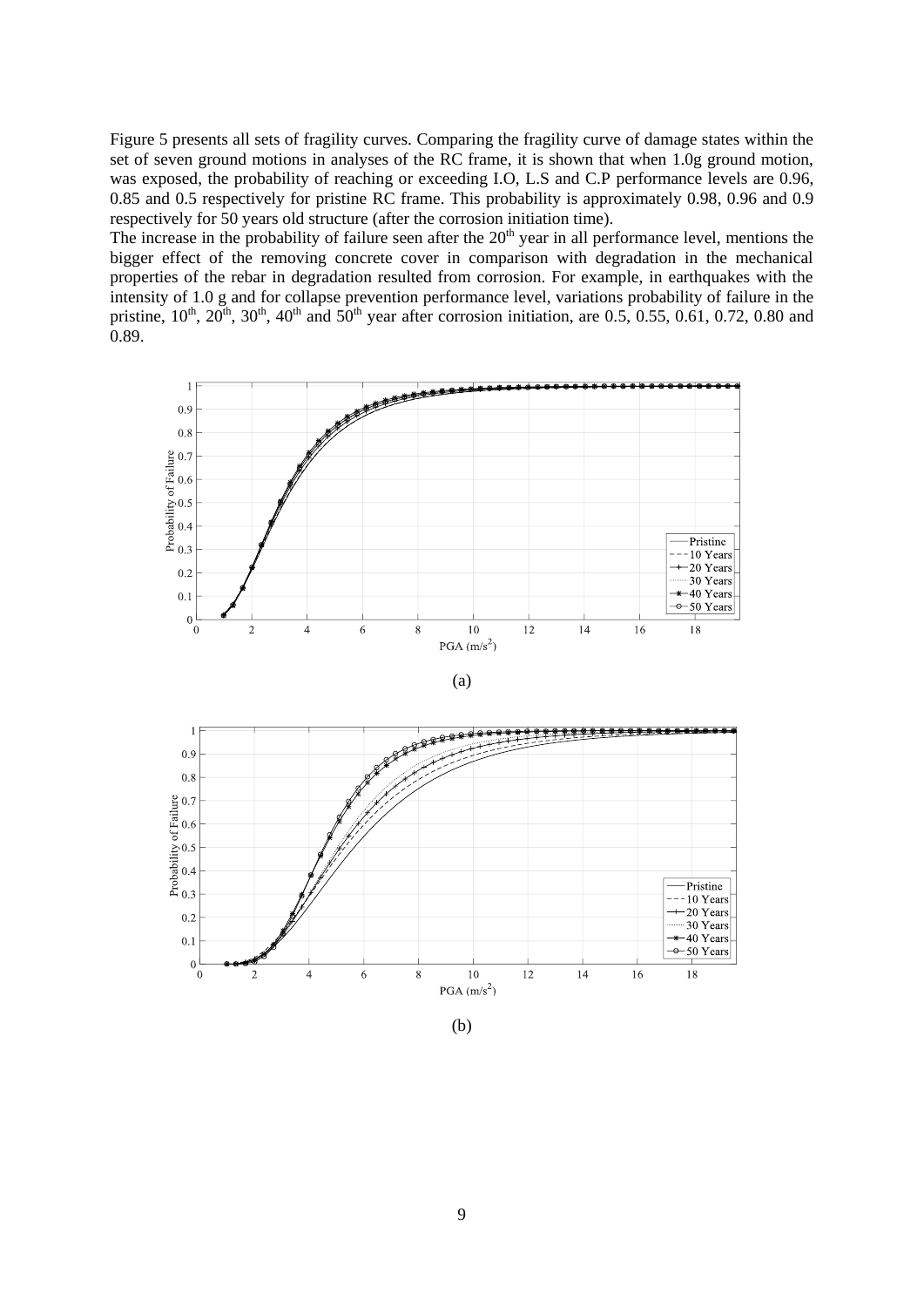

Figure 5. Fragility curves ((a) I.O, (b) L.S, (c) C.P performance intervals)

## **8. CONCLUSIONS**

Persian Gulf is an area with an aggressive environment for RC structures in a high seismic zone. In this study, the long-term corrosion process of a deteriorated typical RC frame in Iran is analyzed as a function of time. Probabilistic analysis of frame performance was carried out and presented in fragility curves. The structural capacity and seismic performance level of the frame was predicted as a function of the corrosion rate. Three important corrosion effects considering experimental results obtained from Persian Gulf environmental conditions were used. The relationship between the corrosion rate and the structural effects caused by corrosion was explained. It is found that damage probability becomes greater as the structure becomes older, corrosion effects spread in the structure, and seismic hazard intensity increases. As a result, it is determined that the removing of concrete cover on bottom of columns has a greater impact on the structural capacity of the RC frame than decreasing the rebar mechanical parameters. Therefore, protecting concrete cover in such structures, which are exposed to corroding environments is the most important task in maintenance of these structures. Bond strength reduction is disregarded in this study; however, if it is proved to have a major effect, it should be taken into account. This study performed for typical RC frame in Iran that its details presented by CODE 2800. This type of frame is constructed in different part of Iran especially southern area with aggressive environment. So the results of research like this could help governors to present the vulnerability of these RC frame.

## **9. REFERENCES**

Choe, D.E., Gardoni, P., Rosowsky, D. and Haukaas, T. (2008) Probabilistic capacity models and seismic fragility estimates for RC columns subject to corrosion. *Reliab. Eng. Syst. Saf.*, 93(3), 383-393.

Choe, D.E., Gardoni, P., Rosowsky, D., and Haukaas, T. (2009) Seismic fragility estimates for reinforced concrete bridges subject to corrosion. *Struct. Saf.*, 31(4), 275-283.

Ghosh, J. and Padgett, J. (2010) Aging Considerations in the development of time-dependent seismic fragility curves. *J. Struct. Eng.*, 136(12), 1497-1511.

Ghoddousi, P., Ganjian, E., Parhizkar, T., and Ramezanianpour, A.A. (1998) Concrete Technology in the Environmental Conditions of Persian Gulf. *BHRC Publication*, Tehran, Iran.

Kalantari, A. and Amooie, M. (2015) Time-Dependent Seismic Assessment of Typical Highway Bridges Subjected to Corrosion in Persian Gulf Zone, *International Institute of Earthquake Engineering and Seismology*, Tehran, Iran, Vol. 17, No. 4.

Iranian earthquake code 2800 (2015), *Management and Planning Organization of Iran*, Tehran.

Tuutti, K. (1982) Corrosion of Steel in Concrete. *Cement and Concrete Research Institute*, Stockholm, Sweden.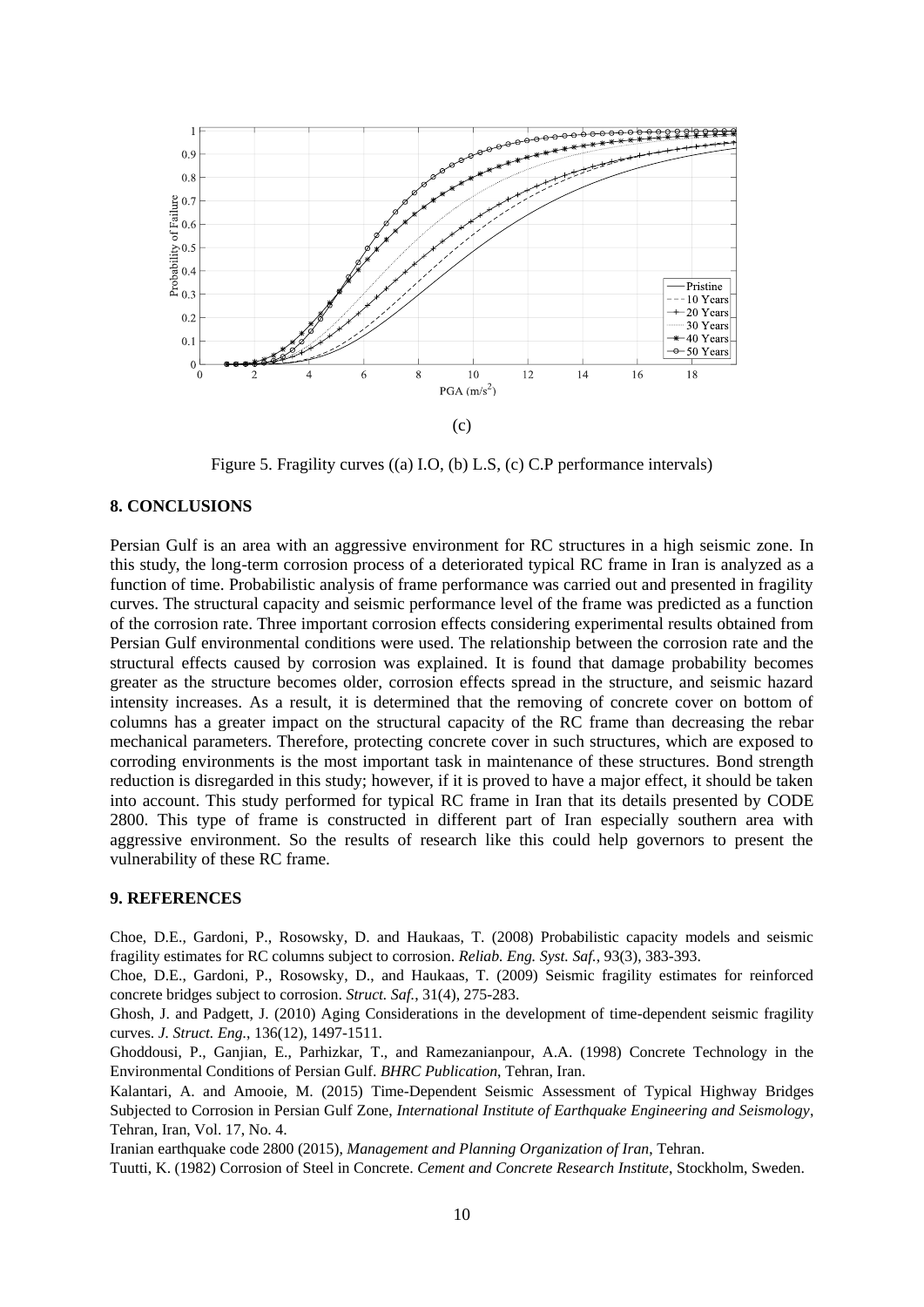ACI-365.1R-00 (2000) Service Life Prediction-State of the Art Report. *American Concrete Institute (ACI)*, Farmington Hills, MI.

Ghods, P., Chini, M., Alizadeh, R., and Hoseini, M. (2005) The effect of different exposure conditions on the chloride diffusion into concrete in the Persian Gulf region. *Proceeding of International conference of ConMAT Conference*, Vancouver, Canada, August.

Kashani, M., Crewe, A., and Alexander, N. (2012) Durability Considerations in Performance-Based Seismic Assessment of Deteriorated RC Bridges. *Proceedings of 15th World Conference of Earthquake Engineering*, Lisbon, Portugal, September.

Al-Sulaimani, G.J., Kaleemullah, M., Basunbul, I.A., Rasheeduzzafar (1990) Influence of corrosion and cracking on bond behavior and strength of reinforced concrete members. *ACI Struct. J.*, 87(2), 220-231.

Alonso, C., Andrade, C., and Gonzalez, J.A. (1988) Relation between resistivity and corrosion rate of reinforcements in carbonated mortar made with several cement types. *Cement and Concrete Research*, 18(5), 687-698.

Stewart, M.G. and Rosowsky, D. (1998) Structural safety and serviceability of concrete ridges subject to corrosion. *Journal of Infrastructure Systems,* 4(4), 146-155.

Martinez, I. and Andrade, C. (2009) Examples of reinforcement corrosion monitoring by embedded sensors in concrete structures. *Cement & Concrete Composites*, 31(8), 545-554.

Yalcyn, H. and Ergun, M. (1996) The prediction of corrosion rates of reinforcing steels in concrete. *Cement and Concrete Research*, 26(10), 1593-1599.

Dura crete (1998) Probabilistic performance based durability design: modelling of degradation. *Document, D. P. BE95-1347/R4-5*, The Netherlands.

Vu, K. and Stewart, M.G. (2000) Structural reliability of concrete bridges including improved chloride-induced corrosion models. *Struct. Saf.*, 22(4), 313-333.

Du, Y.G., Clark, L.A., and Chan, A.H.C. (2005a) Residual capacity of corroded reinforcing bars. *Mag. Concr. Res.*, 57(3), 135-147.

Du, Y.G., Clark, L.A., and Chan, A.H.C. (2005b) Effect of corrosion on ductility of reinforcing bars. *Mag. Concr. Res.*, 57(7), 407- 419.

Li, C.Q., Melchers, R.E. and Zheng, J.J. (2006) Analytical model for corrosion-induced crack width in reinforced concrete structures. *ACI Structural Journal*, 103(4), 479-487

Zhong, J.Q., Gardoni, P., and Rosowsky, D. (2010) Stiffness degradation and time to cracking of cover concrete in reinforced concrete structures subject to corrosion. *Journal of Engineering Mechanics ASCE*, 136(2), 209-219. OpenSees [Computer software] OpenSees Development Team, Pacific Earthquake Engineering Research Center, *University of California*, Berkeley, CA.

Karsan, I.D. and Jirsa, J.O. (1969) Behavior of Concrete under Compressive Loading. *Journal of the Structural Division, Proceeding of the American Society of Civil Engineers*, 95(ST12), 2543-2563.

Vamvatsikos, D. and Cornell, C.A. (2002), Incremental dynamic analysis, *Earthquake Engineering & Structural Dynamics*, pp. 31(3), pp.491-514.

PEER Strong Motion Database (2017), [http://peer.berkeley.edu/peer\\_ground\\_motion\\_database.](http://peer.berkeley.edu/peer_ground_motion_database)

FEMA, P. (2000). Commentary for the seismic rehabilitation of buildings. FEMA-356, Federal Emergency Management Agency, Washington, DC.